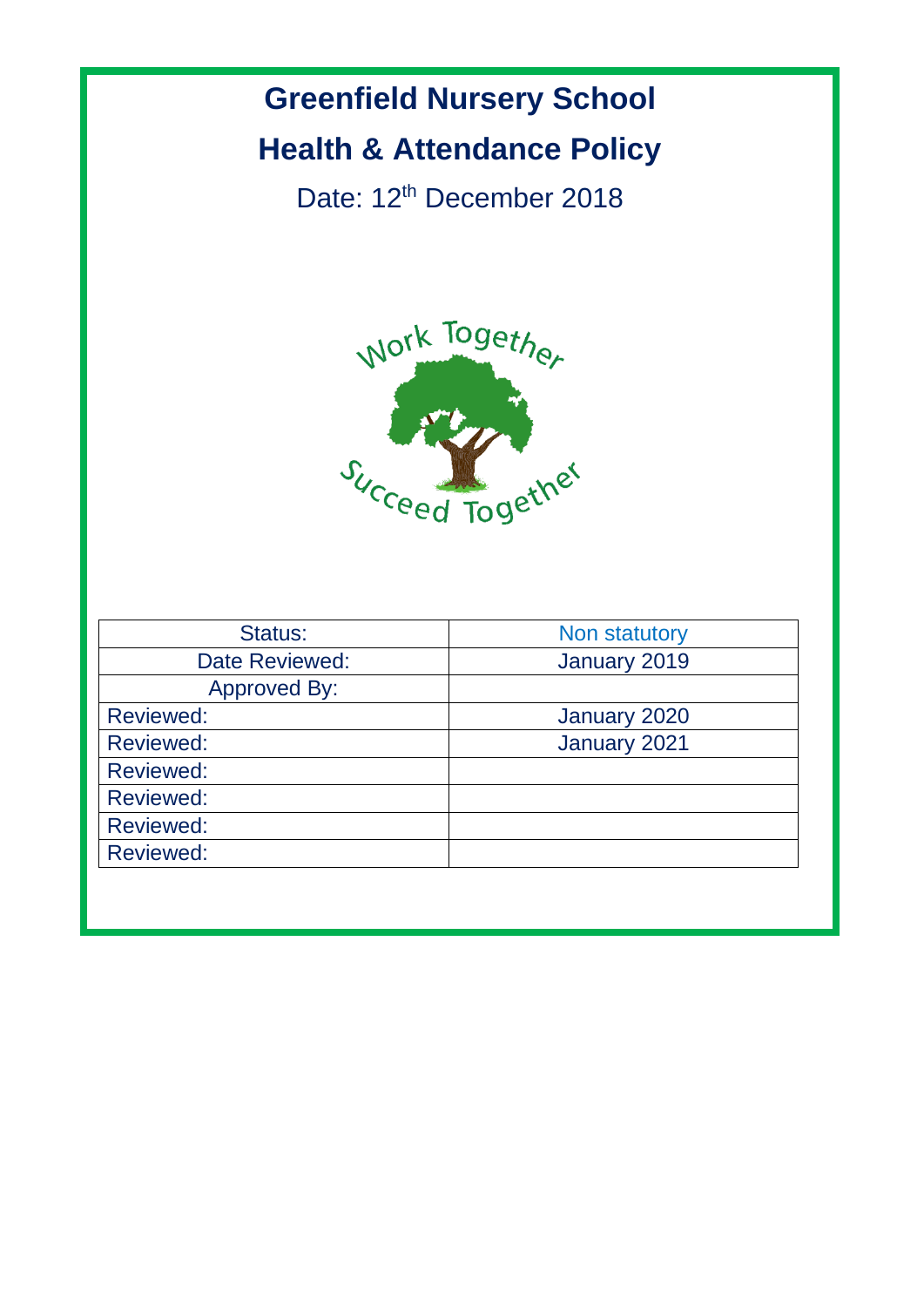# **Contents**

| 1.  |         |  |
|-----|---------|--|
| 2.  |         |  |
| 3.  |         |  |
| 4.  |         |  |
|     | 4.1.    |  |
|     | 4.2.    |  |
| 5.  |         |  |
| 6.  |         |  |
|     | 6.1.    |  |
|     | 6.2.    |  |
| 7.  |         |  |
|     | 7.1.    |  |
|     | 7.2.    |  |
|     | 7.3.    |  |
|     | 7.4.    |  |
| 8.  |         |  |
|     |         |  |
| 9.  |         |  |
| 10. |         |  |
|     | 10.1.   |  |
|     | 10.2.   |  |
| 11. |         |  |
|     | 11.1.   |  |
|     | 11.2.   |  |
|     | 11.3.   |  |
|     | 11.4.   |  |
|     | 11.4.1. |  |
|     | 11.5.   |  |
|     | 11.6.   |  |
|     | 11.7.   |  |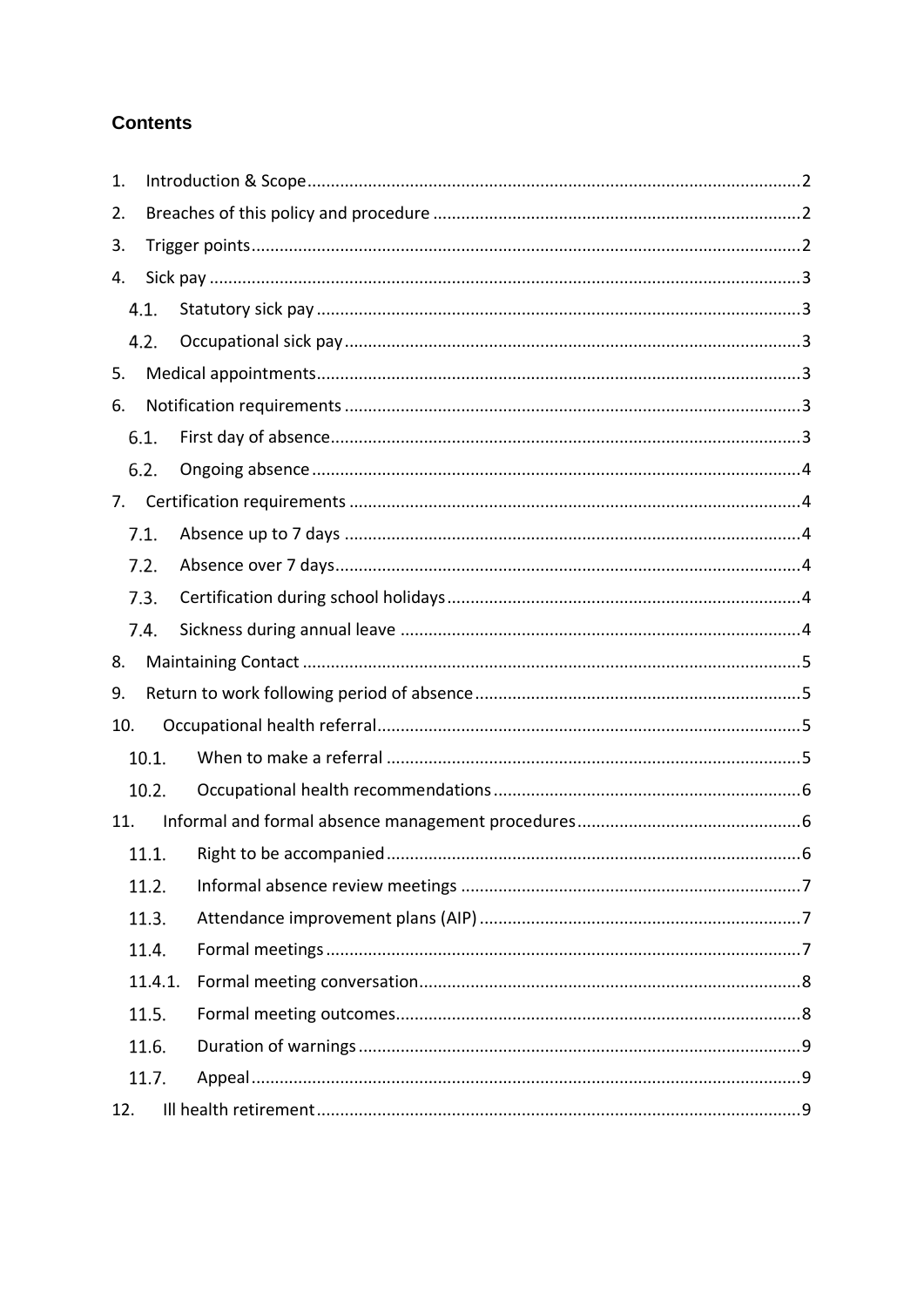# **1. Introduction & Scope**

The aims of this Health and Attendance policy are to set out the school's approach to sickness absence management, including but not limited to:

- it's trigger points;
- the requirements for notification;
- the requirements for certification;
- it's position on payment during sickness absence;
- ensuring employees and managers are aware of their responsibilities when sickness absence from work occurs; and
- ensuring that any sickness absence is dealt with fairly and consistently.

This policy and procedure applies to all employees within the school, it does not form part of any employee's contract of employment and it may be amended at any time.

# **2. Breaches of this policy and procedure**

This policy covers short-term and long-term absences. The definitions used in this policy are:

- short-term absence: frequent, intermittent, short periods of absence
- long-term absence: any continuous period of absence over 28 days (calendar)
- trigger points absence monitoring system to highlight levels or patterns of sickness that require further attention

In the case of a breach of this policy and procedure, employees may be subject to disciplinary proceedings and possible withdrawal of sick pay.

Breaches include, but are not limited to, a failure to follow notification and certification requirements, when a school has reason to believe the sickness absence is not genuine and when the employee is undertaking inappropriate activities, including working for another organisation, whilst off sick.

Other relevant polices may include: Disciplinary, Time off work (non-sickness), Unauthorised absence.

# **3. Trigger points**

It is hoped that close monitoring and discussions with an employee regarding absence and attendance will result in an improved attendance record. However, if levels of sickness absence reach a trigger point, sickness absence may be discussed with employees and managed in line with the school's absence management procedures.

In any six month period, the trigger points are:

- three separate occasions of sickness absence
- a continuous sickness absence of 10 working days or more
- an absence which appears to have a recurring recognisable pattern i.e. frequent absenteeism around a weekend.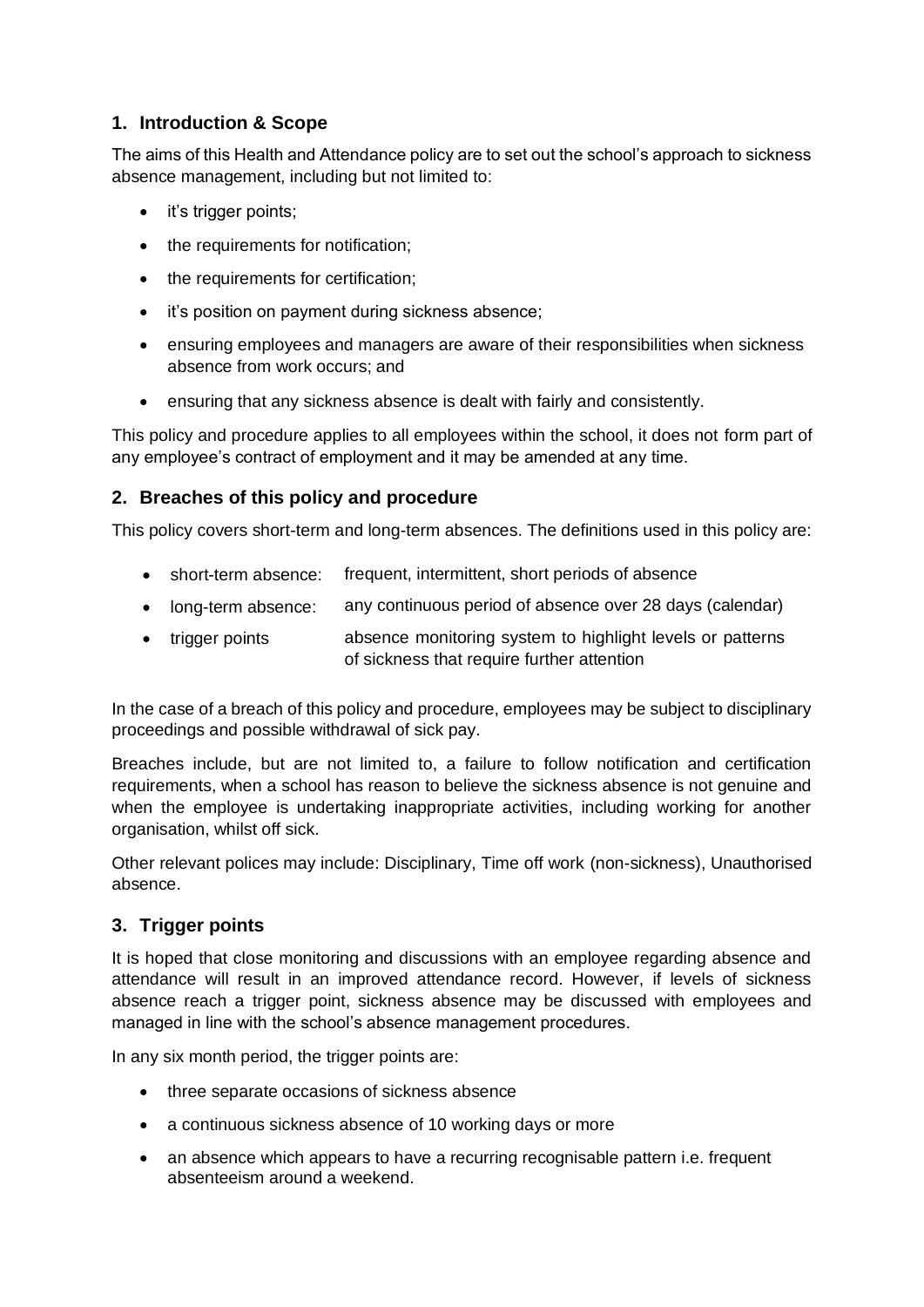These trigger points are for guidance only and the school reserves the right to raise any concerns at an earlier stage where there are reasonable grounds for concern, or at a later stage, where appropriate.

# **4. Sick pay**

### $4.1.$ **Statutory sick pay**

Subject to compliance with the school's procedures, the school will pay statutory sick pay (SSP) to eligible employees at the national rate, which is subject to the deduction of tax and national insurance contributions.

SSP is payable from the fourth day of absence and up to 28 weeks.

To qualify for SSP, employees must complete and provide a self-certification form to the School.

#### $4.2.$ **Occupational sick pay**

Subject to compliance with the school's procedures, the school will pay occupational sick pay.

Eligibility for occupational sick pay including duration and level of payment, is in accordance with the relevant conditions of service.

# **5. Personal medical appointments**

The school will allow reasonable time-off where appointments are unable to be scheduled outside of working hours. Ordinarily time off for such meetings is unpaid unless discretion is applied by the Headteacher/Line Manager.

Before arranging non-urgent medical appointments, employees should seek approval from their line manager and should endeavour to arrange appointments at the beginning or end of the day, or during lunchtime, to minimise the time they have to be absent from work. Evidence of the appointment may be requested by the school.

# **6. Notification requirements**

#### $6.1.$ **First day of absence**

It is a requirement that employees telephone their line manager or other nominated appropriate person to report that they are too unwell to come to work. The employee should aim to do this as early as possible and before their normal start time.

In circumstances where the employee is incapacitated or unable to contact the school to report their absence, their next of kin should do so on their behalf, at the earliest opportunity.

A failure to report an absence in accordance with the schools process could be constituted as a breach of policy and reporting requirements. This may result in sick pay being withheld and it should be noted that there is no obligation to reinstate pay in such cases.

It is not permissible to contact the School by email or text message without prior permission.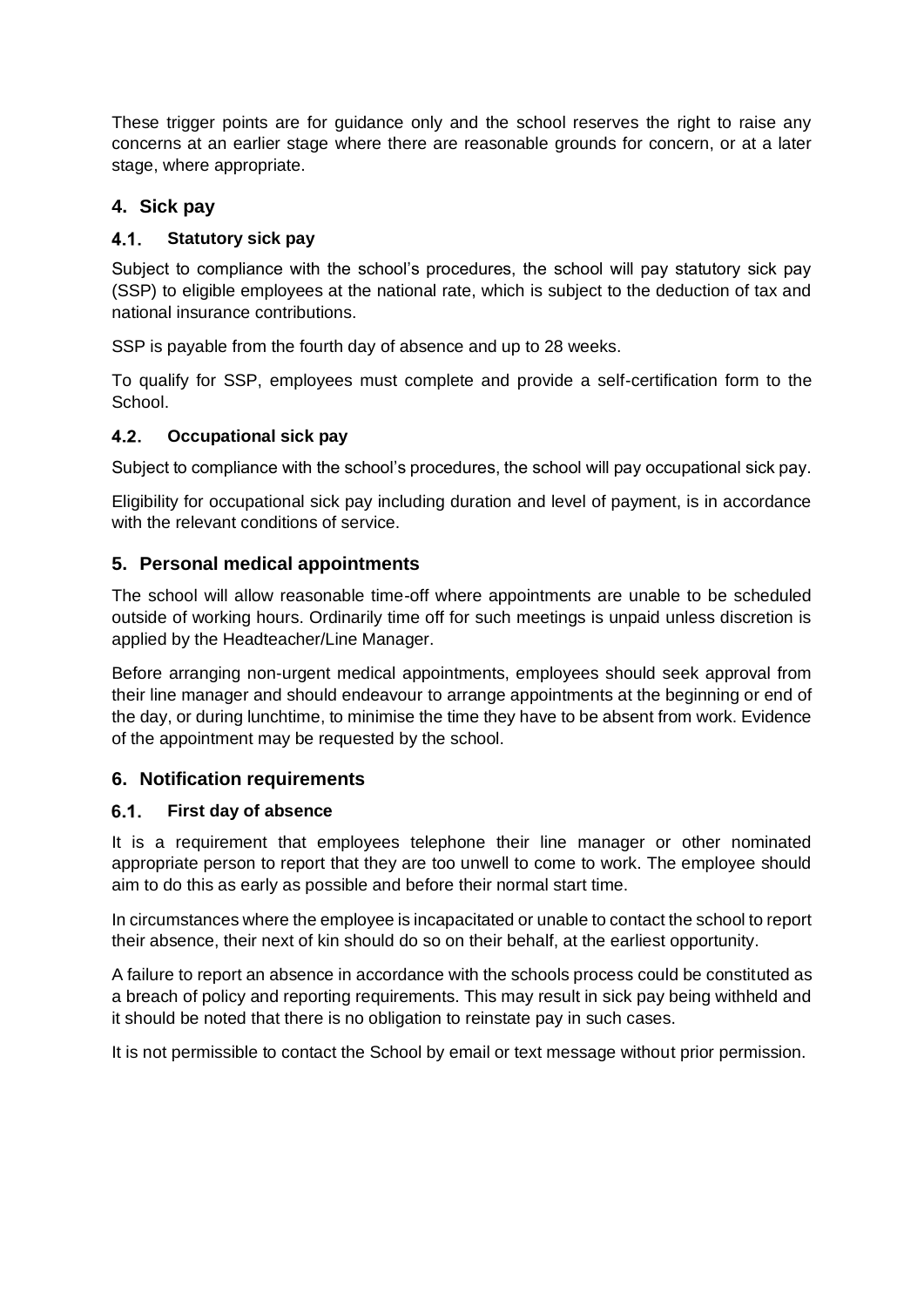### $6.2.$ **Ongoing absence**

For each subsequent sick day after the first day of absence, the employee should telephone their line manager as early as possible and before their normal start time. However, managers should use their discretion and can agree different arrangements as appropriate.

A failure to report ongoing absence in accordance with arrangements agreed with a line manager, could be constituted as a breach of policy and reporting requirements. This may result in sick pay being withheld and it should be noted that there is no obligation to reinstate pay in such cases.

# **7. Certification requirements**

### $7.1.$ **Absence up to 7 days**

Employees are permitted to self-certificate for any absence up to 7 days (calendar, inclusive of bank holidays).

A copy of the complete self-certification form should be provided to the school upon a return to work in order for sick pay to be processed.

Unless specifically requested, employees are not required to provide a statement of fitness for work i.e. 'doctors fit note', for absences up to 7 days.

#### $7.2.$ **Absence over 7 days**

Where sickness absence lasts longer than 7 calendar days, medical evidence is required in the form of a 'fit note' and should cover the duration of the absence.

If a fit note expires and the employee is not well enough to return to work, the employee should obtain a further fit note to ensure their absence is certified and should provide it to the School at the earliest opportunity.

A failure to maintain certification in the form of a fit note for the period of absence may constitute a breach of policy and reporting requirements. This may result in sick pay being withheld and it should be noted that there is no obligation to reinstate pay in such cases. Should any employee become aware that they are unlikely to be able to provide a new certificate in good time, they should ensure that this is reported to the school at the earliest opportunity, and in any case prior to the current note expiring, with information on when it should be expected.

The school reserves the right to require employees to obtain a fit note for absences of any duration. In circumstances where the employee incurs a cost for obtaining a fit note for an absence up to 7 days, the school will reimburse reasonable costs incurred.

### $7.3.$ **Certification during non-term time**

Where an employee working Term Time Only is not fit to work on the last day of term, or half term, and is not fit for work on the first subsequent day of term time, a fit note is required to cover the holiday period.

### $7.4.$ **Sickness during annual leave**

If an employee becomes unwell during annual leave and wishes to treat this as sick leave and reclaim annual leave, they will need to provide appropriate certification as per sections 7.1 and 7.2.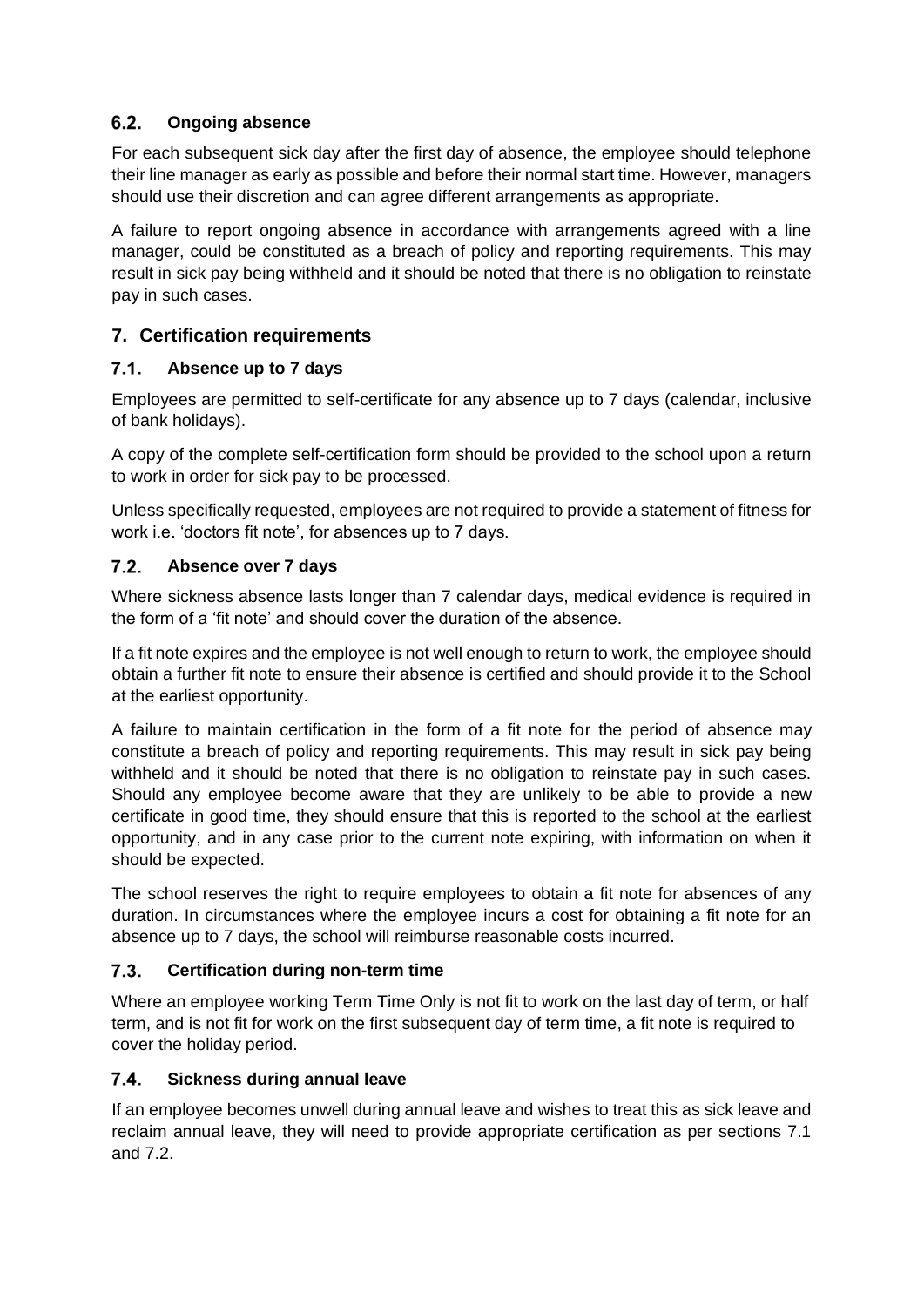# **8. Maintaining Contact**

It is a requirement that a reasonable level contact is maintained during absence between employer and employee.

It is anticipated that at an early stage of the absence, arrangements will be made between employee and employer as to the frequency and form contact is to take.

A failure to maintain reasonable contact may be dealt with under the School's disciplinary policy.

# **9. Return to work following period of absence**

It is good practice for return to work meetings to be carried out when an employee returns to work after a period of absence. This will be carried out by the line manager or other appropriate person.

A record of the meeting should be made using the self-certification and return to work form. A copy of this form should be given to the employee and the original placed on the employee's personal record file.

The purpose of the meeting is to welcome the employee back to work and to clarify that the employee is fit to carry out the duties of their post. The meeting will also establish the reasons for the absence and highlight any additional support required. Any concerns regarding absence may be raised and measures identified to support the employee to improve attendance and help prevent its reoccurrence.

Employees should be made aware when they are near to reaching the schools trigger points and the potential implications of this.

# **10.Occupational health referral**

During any period of absence (short-term and long-term) or upon return to work, the school may require an employee to engage with an occupational health provider, to obtain medical advice into their health or into the reason for the absence.

Employees are expected to attend an appointment, co-operate with the occupational health professional and may be asked to provide consent for the release of medical information.

The line manager should discuss the contents of the referral directly with the employee before making a referral.

# **When to make a referral**

The school may consider making a referral in the following, non-exhaustive, circumstances:

- where it is anticipated or known that the absence is going to last four weeks or more (the absence need not have exceeded four weeks at the time of making the referral);
- where there is a concern over persistent short-term absence prior to or during an attendance improvement plan;
- where a trigger point is met, unless a referral has already been undertaken recently;
- where there is a concern of any nature where there appears to be an underlying medical condition;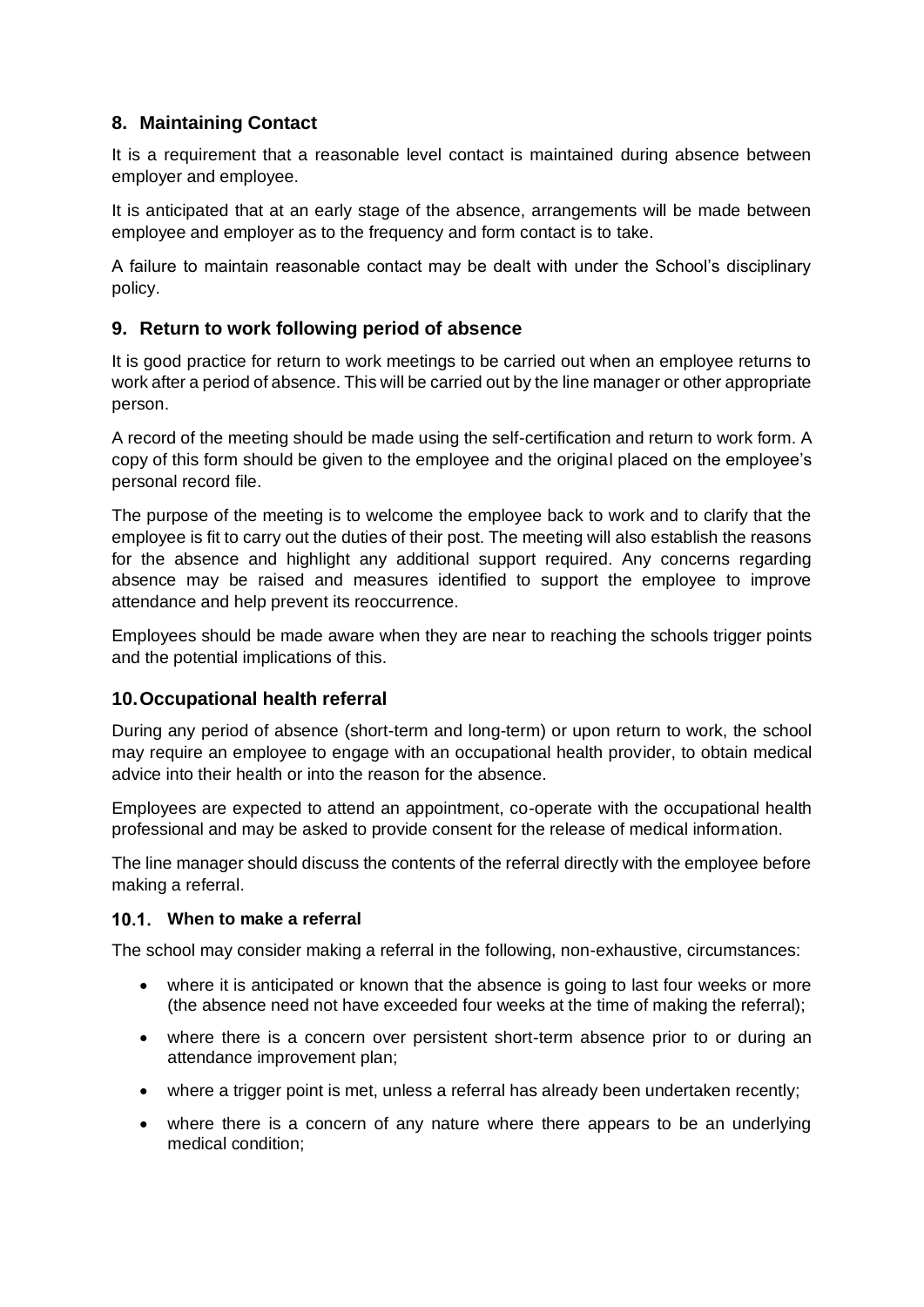- when an employee has been absent with, or appears to be suffering from, mental health issues (i.e. stress, anxiety, depression); or
- where there are concerns about an employee's health and/or safety in the workplace and medical advice is required.

Referrals may not be necessary for routine procedures which require a fixed period of convalescence, unless complications arise.

### **Occupational health recommendations**

The recommendations contained within a report from an occupational health provider are advisory.

The report may contain recommendations of support and reasonable adjustments including a phased return to work or temporary or permanent adjustments to an employee's role. The report should be discussed with the employee and the school should decide whether recommendations are reasonable, sustainable and can be implemented.

In the event that the employee is unable to fulfil the role, retirement or termination of employment on ill health grounds may be considered.

### **11.Informal and formal absence management procedures**

The management of absence is based on the principle that, whilst absence due to ill health will not usually be the fault of an employee, there may come a point where the employee is deemed incapable of undertaking the role they were employed to do.

The point at which a manager decides to move an employee to the formal process will vary from case to case.

Timescales for each stage will depend on individual circumstances and some sickness absence issues may be dealt with over a longer or shorter period than others.

### 11.1. Right to be accompanied

The employee has the right to be accompanied at a formal meeting by a trade union representative or appropriate work colleague.

The employee should provide the name of the companion within 3 working days of the meeting. Where the chosen companion is unavailable on the day scheduled for the meeting, the employee may request the meeting is rescheduled within 5 working days of the original date. If the employee is unable to attend the meeting in this timeframe, the meeting may take place in a timeframe at the discretion of the school. If the companion remains unavailable, the employee may be asked to choose another companion.

There is no right to be accompanied at informal meetings. This will only be permitted where it is deemed to be in the interests of an early resolution and where there are particular circumstances in which an employee needs additional support. In such cases an independent note-taker may also be present. In an informal meeting, a delay to allow the attendance of a companion is discretionary.

During the meeting the companion may put the employee's case forward and confer with the employee, they may not answer on the employee's behalf or address the attendees if the employee demonstrates they do not wish this.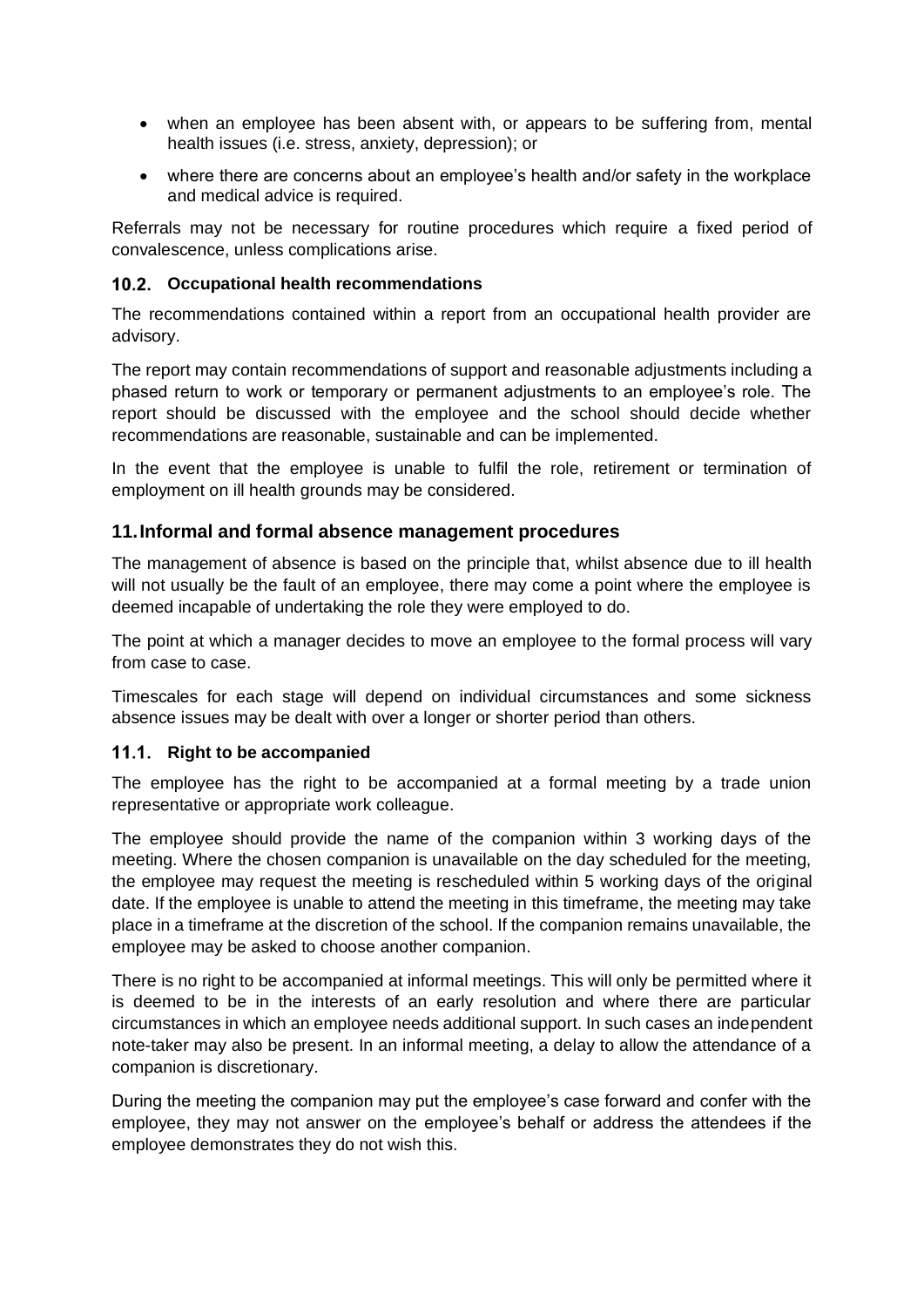# **Informal absence review meetings**

Informal absence review meetings should be arranged to gather information and discuss with the employee, the cause of the absence, anticipated return to work, fitness for duties, support and reasonable adjustments.

The employee should be advised of any sickness absence concerns and feedback should be constructive, with the emphasis being placed on finding ways to support the employee and improve attendance wherever possible. The employee should be given the opportunity to provide feedback and to respond to any questions from the manager.

An attendance improvement plan (AIP) may be an outcome of an informal meeting in cases of persistent short term absence or a series of intermittent absences. An informal meeting will not result in any formal warnings being given to the employee.

## **Attendance improvement plans (AIP)**

An attendance improvement plan is a tool used to record the attendance level an employee will need to achieve. It is used to improve and maintain attendance to a level that is acceptable to the school. An AIP can be implemented in both informal and formal management procedures.

The tool can be used to re-align expectations around attendance standards, measure progress against those standards and put in place specific support mechanisms to ensure that a more consistent and effective level of employee attendance is achieved.

The AIP should give the employee adequate time to demonstrate attendance has improved in a sustainable manner and should include details of the support the employee will be offered to help them achieve improved attendance.

Throughout the review period, the employee's progress will be reviewed to assess if any further action and/or support is required. If the employee's attendance levels have not improved to an acceptable standard within the period agreed, consideration will be given to the management of the absence moving forward, including escalating the process to the formal stage.

### **Formal meetings**

If an employee's absence is of concern or informal action has not succeeded in improving attendance to an acceptable level, consideration will be given to whether there are grounds for undertaking formal action. The formal process can be applied to cases of frequent shortterm and long-term sickness absence.

The purpose of the formal process will be to give an employee support to help them to achieve the expected attendance levels. If improvement is not made or maintained, formal sanctions may be issued to manage the absence and communicate expectations.

At the meeting the employee will be given the chance to state their case and raise any factors they wish to have considered.

At every stage of the formal absence management procedure, the employee will:

- be given advance notice of any formal meeting in writing;
- be advised in writing of the nature of the attendance concerns;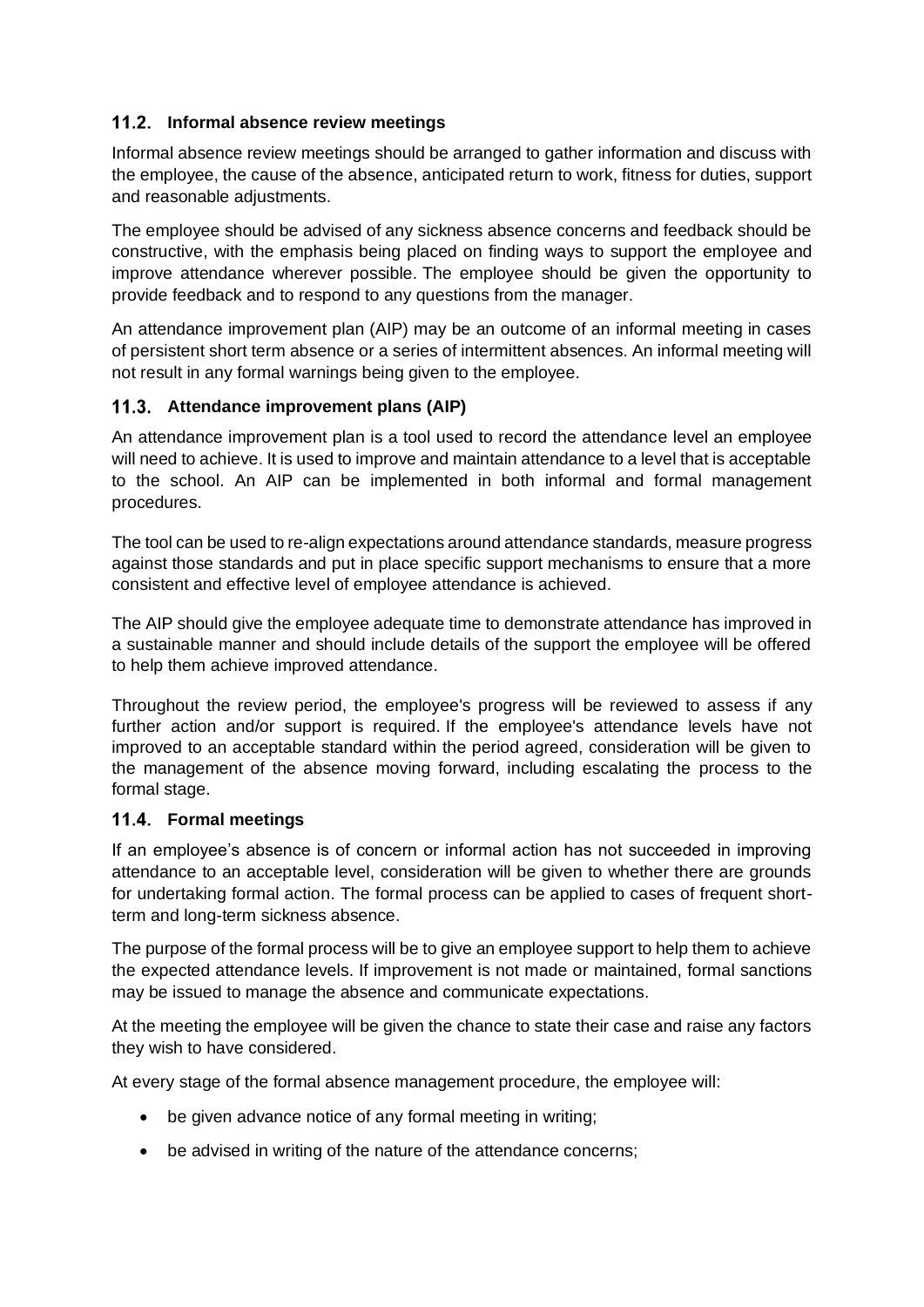- have the right to be accompanied by their professional association/ trade union representative or appropriate work colleague; and
- have a right of appeal against any decision made.

Employees should make all reasonable efforts to attend meetings convened under this policy. If the employee fails to attend without good reason or is persistently unable to attend due to health issues, a meeting may be convened and a decision taken based on the available evidence in the absence of the employee.

## **11.4.1. Formal meeting conversation**

The following matters, depending on the nature of the case, can be discussed during formal meetings:

- circumstances of the absence and actions taken to date, including a summary of absence records to date;
- the reason for the absence, how much longer it is likely to persist and if the employee will be able to return to their job;
- the operational impact of the absence;
- the contents of any occupational health reports and/ or medical evidence and whether there is a requirement for further occupational health input;
- attendance improvement plans and whether the targets were met;
- relevant issues or representations raised by the employee;
- grounds for concern and appropriate action;
- reasonable adjustments and/or re-deployment;
- if the ongoing absence could result in termination this should be disclosed;
- timescale for further meetings; or
- any other reasonable areas for discussion.

### **Formal meeting outcomes**

Formal meetings will adjourn for those hearing the case to consider whether a sanction should be issued to the employee. The outcome can either be communicated to the employee after the adjournment on the same day, or alternatively, the employee can be written to and informed of the outcome, if the duration of the adjournment is likely to be lengthy.

The type of sanction issued will be based on the specifics of the absence case. A series of warnings are not fault based sanctions for absence but an indication that ongoing absence could result in the termination of employment.

The outcomes of a formal meeting can include:

- first written warning and/or an attendance improvement plan;
- final written warning and/ or an attendance improvement plan;
- Dismissal: where the employee has been issued with formal first and final written warnings and continues to be unable to exercise their duties; or